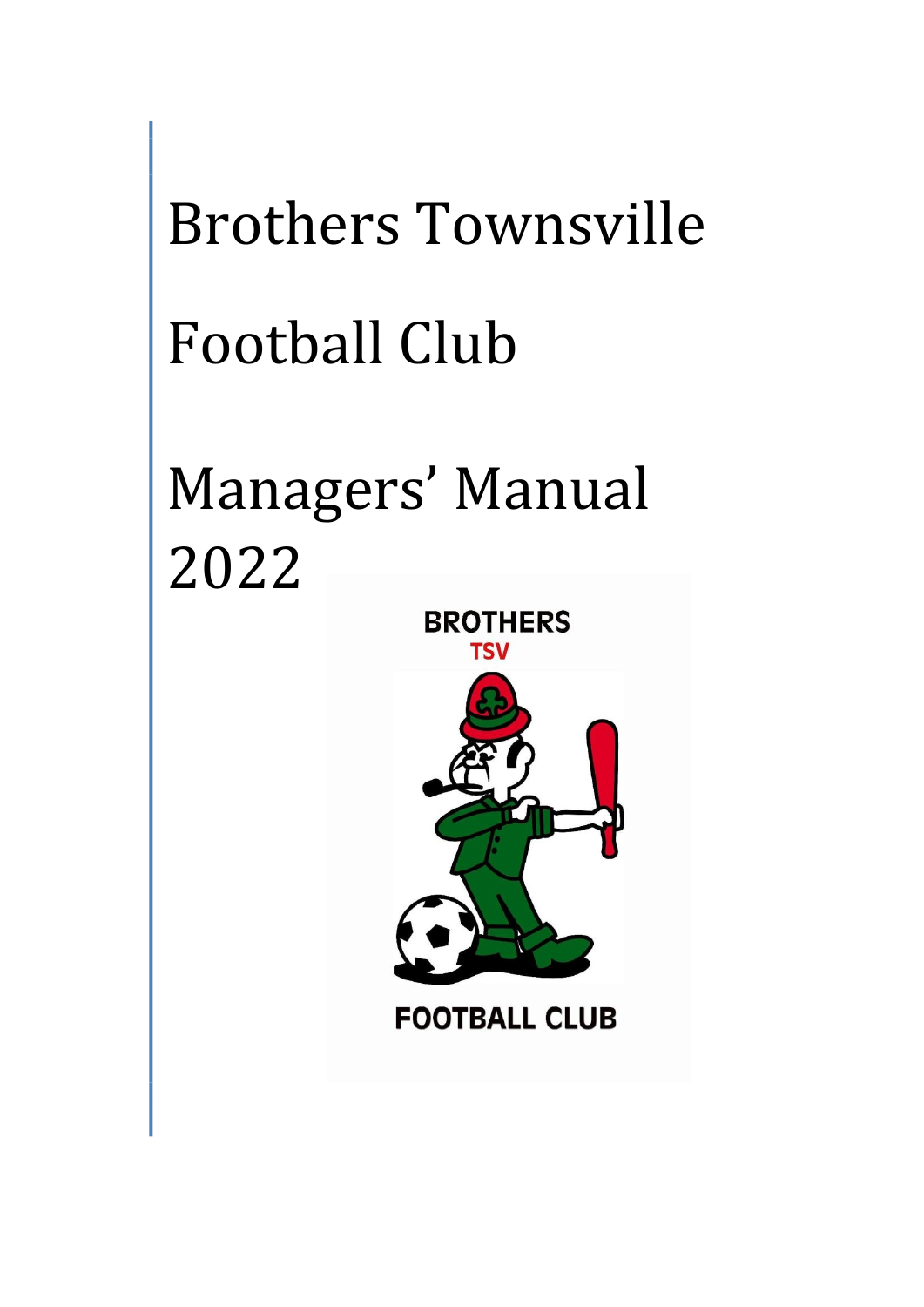# Contents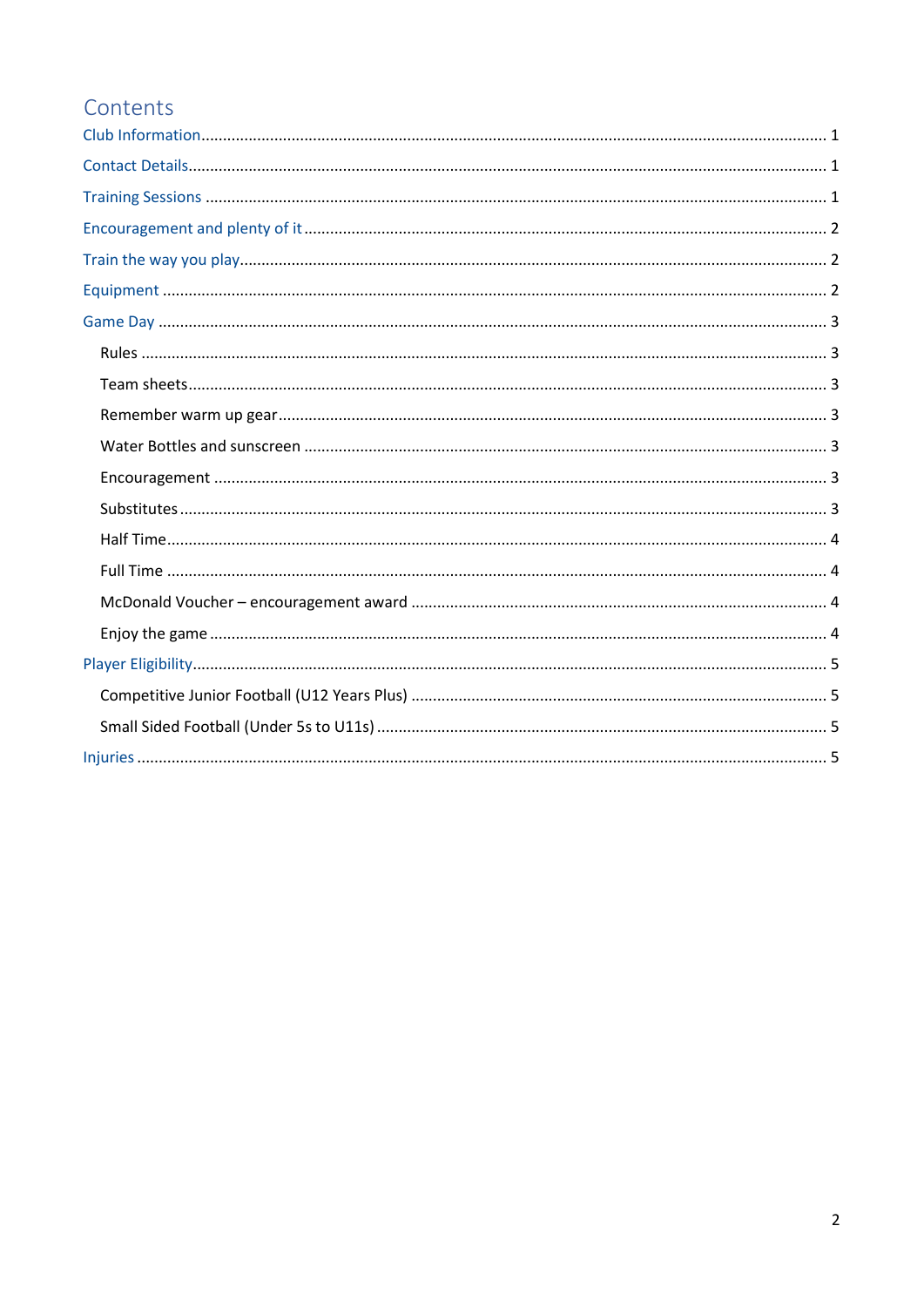# **Brothers Townsville Football Club Managers' Manual**

Thank you for volunteering your time to manage a team at Brothers Football Club.

In order to assist you throughout the season, we have developed this manager's manual which we hope you will find useful in assisting your teams coach, players, parents, reduce stress and nerves for first time managers and make the season both a learning experience and enjoyable for all players and parents within your team.

As a club we are here to support you and your team, so if you require assistance or would like to provide feedback, please do not hesitate to contact anyone of the senior coaching staff or committee members listed below.

Again, thank you for choosing Brothers Football Club, we hope you have an enjoyable and rewarding season.

# <span id="page-2-0"></span>**Club Information**

Brothers will send you regular emails containing information from both the club and Townsville Football. It is important that you pass required information on to parents.

We also recommend visiting our website to keep abreast of current events within Brothers and Townsville Football https://www.brotherstownsvillefc.com/.

# <span id="page-2-1"></span>**Contact Details**

Communication is paramount with any team and an important function of the team manager.

Parents will be encouraged to raise questions and concerns to the team manager, the manager is also responsible for ensuring parents and players are aware of game times and any other information the club or coach wish to pass on.

Brothers does hold contact details for all parents and players and are happy to provide this information, we do though recommend that at the first training session, the manager obtain best contact details from all parents/players.

# <span id="page-2-2"></span>**Training Sessions**

Training sessions are where the players in your team will develop. It is important that your team's coach maximise training time in order for the players to develop. A coach is an essential part of any team. A coach's manual has been prepared and provided to your coach to assist them in this process. It is imperative that your team's coach focus on their duties, primarily being the development of players, to this end we encourage parents to discuss any concerns or aspects of the team with the manager.

Communication is key, work with your coach to ensure that while you are completing different functions for the team, you are working towards the same goal, development of footballers and an enjoyable season for all.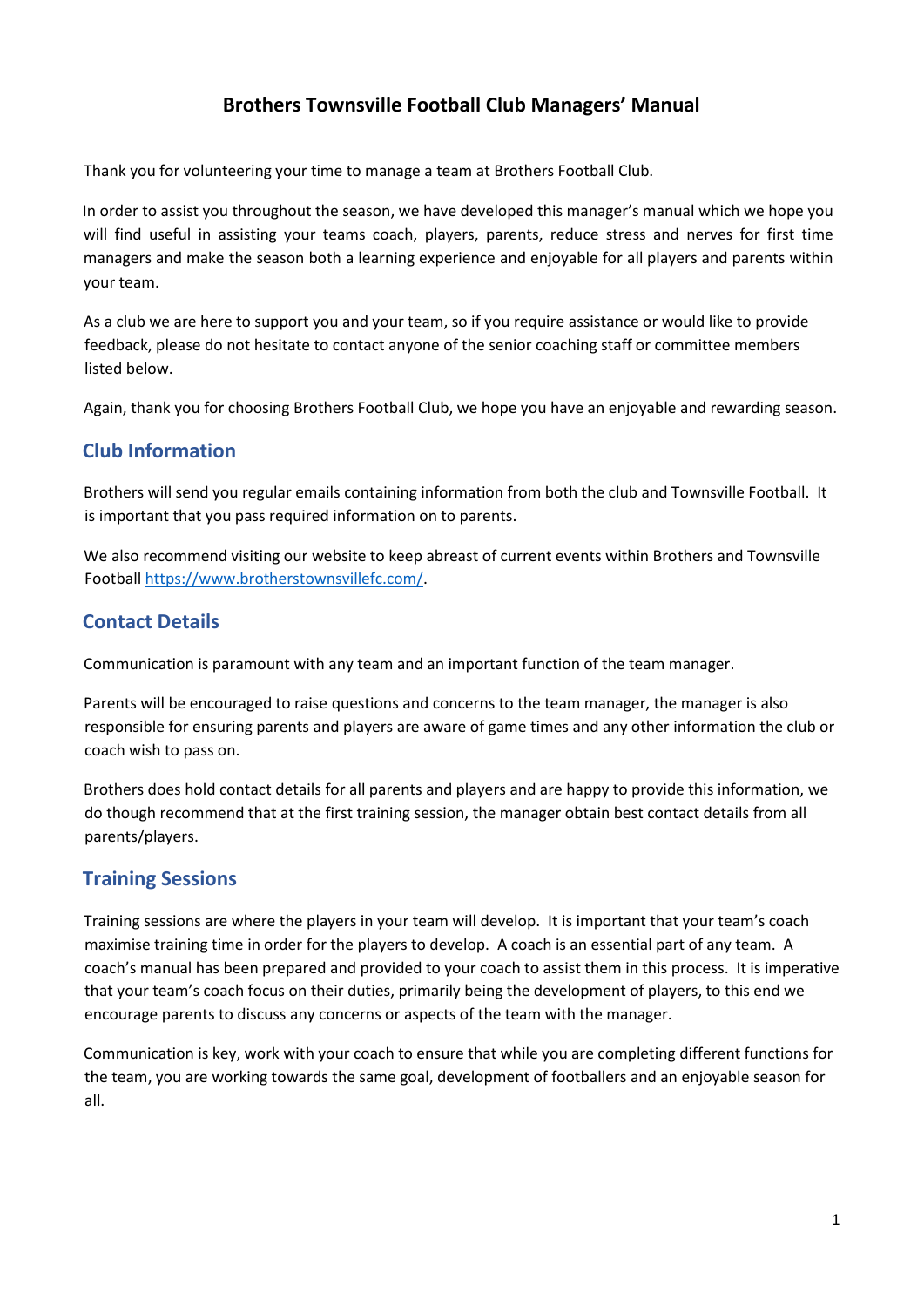# <span id="page-3-0"></span>**Encouragement and plenty of it**

Players will develop at different times throughout the season. Be patient and encourage players to develop in their own time. Some players will develop skills quite quickly; others may develop later in the season. Remember that all players are there to try their best; the emphasis is to be on player development.

# <span id="page-3-1"></span>**Train the way you play**

Players should train in their correct gear, football boots/sandshoes and shin pads are to be encouraged at all times. This is a contact sport and players will receive unintentional bumps and kicks so correct gear is a must. At Brothers we encourage plenty of sunscreen, but **do not** recommend hats while playing or training as this can cause safety issues for both the player and opponents.

Please note there will be times throughout the season when the Director of Coaching and Senior Coaching staff/players will join in on your sessions. This is to assist with the development of coaches as well as players. They have a bulk of experience in playing, coaching and managing so please ask for assistance or advice as required.

Unruly Players - We hope this does not occur, but from time to time you may have players within your team that disrupt training. Brothers understand that sometimes players are not having the best of days. Please remember that while every effort should be made to encourage the player to contribute to the training session and not disrupt others, as a manager you are not there to discipline players. Any player deemed to be disruptive during a training session should be removed from training and sent to their parent. In this way the players who are active in the training can continue to develop.

In the absence of a parent at training as manager may be called on to assist the coach with such players. It is recommended that the player be asked to sit away from training until the coach invites the player back into the session.

**If issues or disputes arise regarding a player or parent, please try to resolve the matter with team manager and coach in the first instance and if necessary, contact the committee member to escalate the matter if required.** We will, and prefer to, assist with a resolution rather than have to deal with a major complaint at a later stage.

In signing on to play or coach Football, you have agreed to our Code of Conduct which is to be adhered to at all times, a copy is contacted in this manual for your reference.

# <span id="page-3-2"></span>**Equipment**

Your team will be supplied with equipment to assist during the season. While the coach will be responsible for training equipment such as balls, bibs and markers, the playing kit usually resides with the manager.

We understand that in most cases, a roster is established for parents to take turns in cleaning the strip at the conclusion of matches.

We have seen cases over past seasons where players are unable to make game day through illness or personal circumstance, that have left teams without a playing kit for that particular game.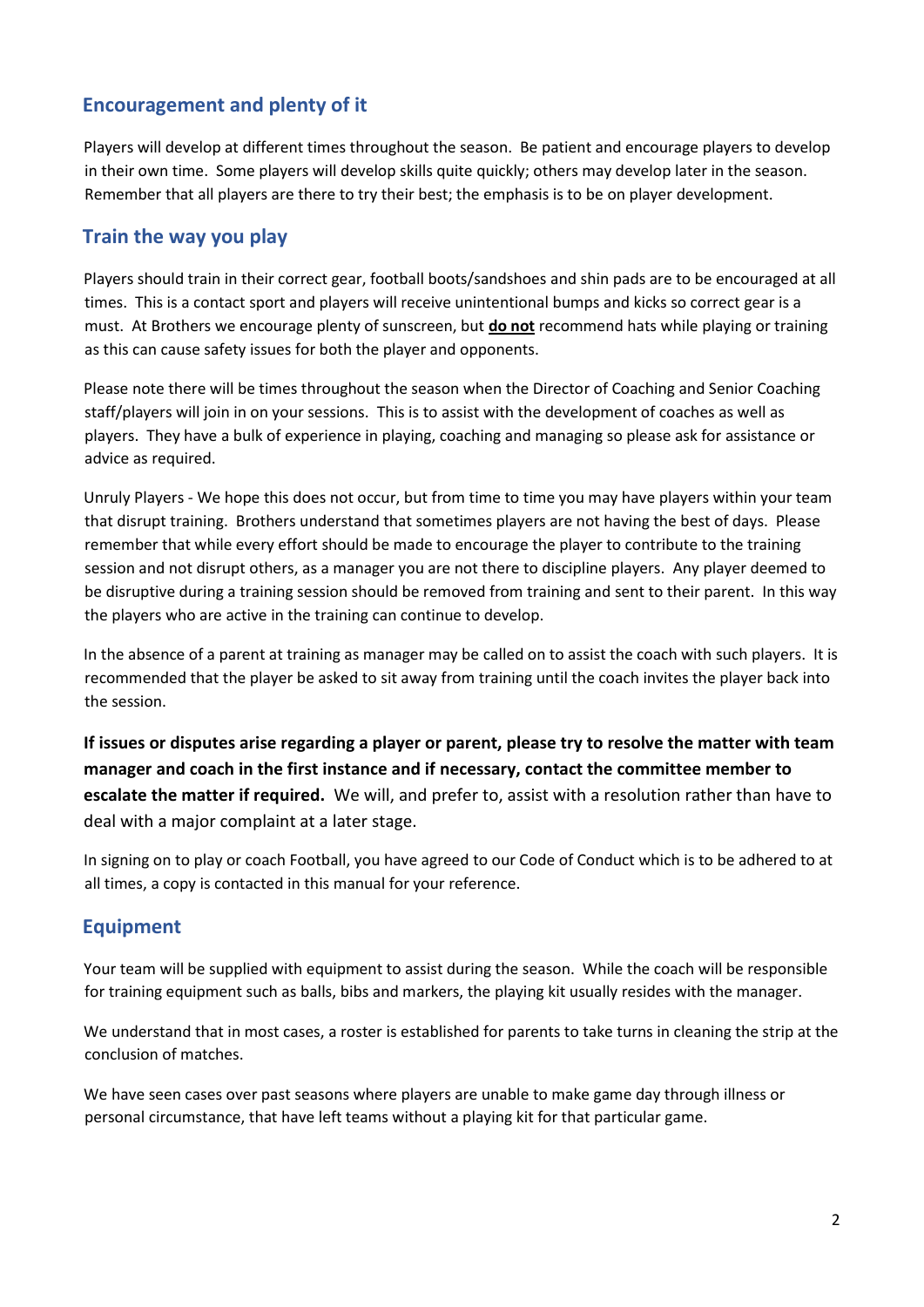In order to prevent this from occurring it is highly recommended that playing kits be returned to the manager at the week's scheduled training. In this way the manager/coach will always be aware of where the playing kit is and ensure it is available on game day.

#### <span id="page-4-1"></span><span id="page-4-0"></span>**Game Day**

#### Rules

Be familiar with the rules as these vary between age groups. Brothers will have supplied you with a copy of the seasons playing rules, if you do not have a copy or require clarification on any aspect of the game, please ask or refer to our website.

#### <span id="page-4-2"></span>Team sheets

When your team is noted as the home team (listed first on the Draw issued by Townsville Football) the team manager will be required to collect team sheets form the Townsville Football game day office. You will be provided with 3 team sheets. One is for Brothers, one is for the opposition to complete, and the third (white copy) is returned to the game day office at the conclusion of the game (non-competitive age groups only). For competitive age groups, the referee will return the team sheets to the game day office.

#### <span id="page-4-3"></span>Remember warm up gear

The coach will be responsible for the warm up and associated equipment. As manager please ensure bibs are included with the playing kit on days when you play against another Brothers team as this will assist players in identifying their team mates during the game.

#### <span id="page-4-4"></span>Water Bottles and sunscreen

Players will be forgetful; you may wish to take additional water bottles to the game (especially early in the season when it is quite hot) as well as sunscreen. Remember that Brothers **does not** encourage hats being worn during a game as this creates a safety issue.

#### <span id="page-4-5"></span>Encouragement

Brothers football club at a junior level is about player development. While the ultimate goal in any game is to win, at Brothers our focus is teaching our players how to win in the right fashion; not a win at any cost approach. Through focussing on technique, teaching our players how to play the game and focussing on individual growth in a fun coaching environment, results will take care of themselves. Players are doing their best and still developing in our game. Please encourage all players participating in the game including the opposition.

#### <span id="page-4-6"></span>Substitutes

Players will only develop if they are playing; The coach has a responsibility to ensure that all players develop, taking into account individual needs such as fitness levels, any injuries sustained and ability to play in certain positions within the team. Substitutions play an important part in player development as it offers both appropriate playing and resting time and allows the coach to discuss aspects of the game.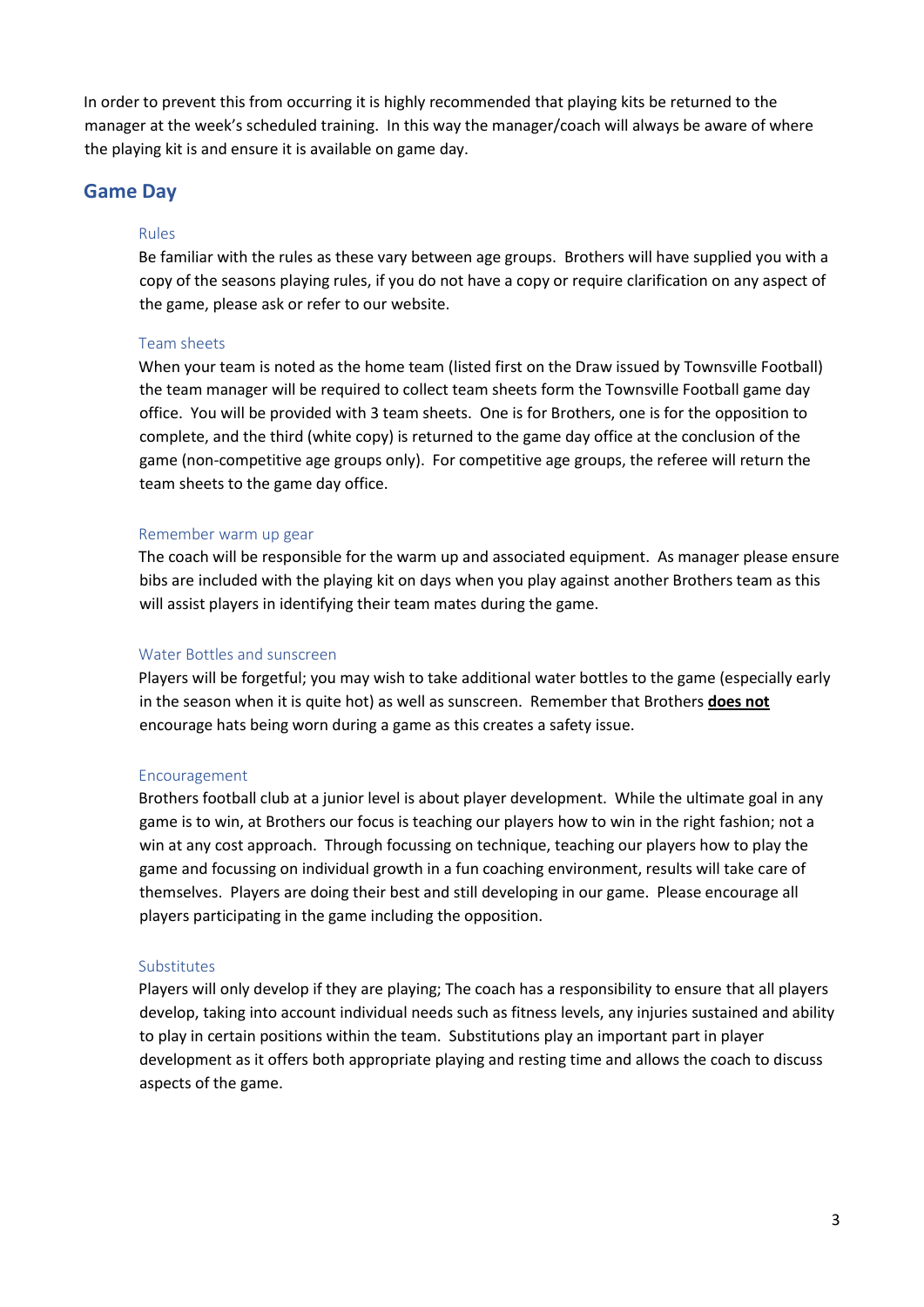#### <span id="page-5-0"></span>Half Time

Half time is for the players and the coach. Parents may want to encourage their kids at this time, please though ensure that this does not detract from the coach's role in providing instruction and encouragement.

If you have a half time snack, be aware that this may become the main focus and the players may not listen to your coach's instructions, in this regard timing is everything, either all the coach to discuss the game with players and then let them have their snack or vice versa.

#### <span id="page-5-1"></span>Full Time

At the conclusion of the game ensure you and your team thank the opposition and congratulate them on their performance.

#### <span id="page-5-2"></span>McDonald Voucher – encouragement award

Townsville Football in conjunction with McDonalds will provide each team with an encouragement award. It is highly recommended that you keep track of who this award is presented to ensuring that each player receives an award throughout the season. Some ideas in this regard; Present in alphabetical order

Simply keep a register so you remember who has previously received an award Wait until you have enough for each child then hand every player an award (you may even want to make this a team outing).

#### <span id="page-5-3"></span>Enjoy the game

Some games you will win; some you will lose. Stay focussed on player development and enjoyment. Remember the kids play because they enjoy the sport, please ensure parents remain positive and understand that at Brothers we are looking to develop players through playing and enjoying our sport.

Please note you may be required to officiate the game in the absence of a referee where Brothers is listed as the home team. We recommend that wherever possible a parent assist with officiating as this then leaves the coach and manger free to perform their respective duties.

If you are required to officiate the game, then please liaise with your coach as a parent may be required to assist with substitutes etc. in relation to assisting with substitutes etc.

If your coach is officiating, then it may fall to you as manager to complete substitutes as required.

In the unfortunate event that you are unable to field a team (this might be due to school camps or illness) please note that **only the committee can advise Townsville Football of a forfeit.** As a club we will do everything we can to ensure a game proceeds including utilising players from other teams within the club, as a forfeit, especially with little or no advisement to Townsville Football, will result in the club being fined.